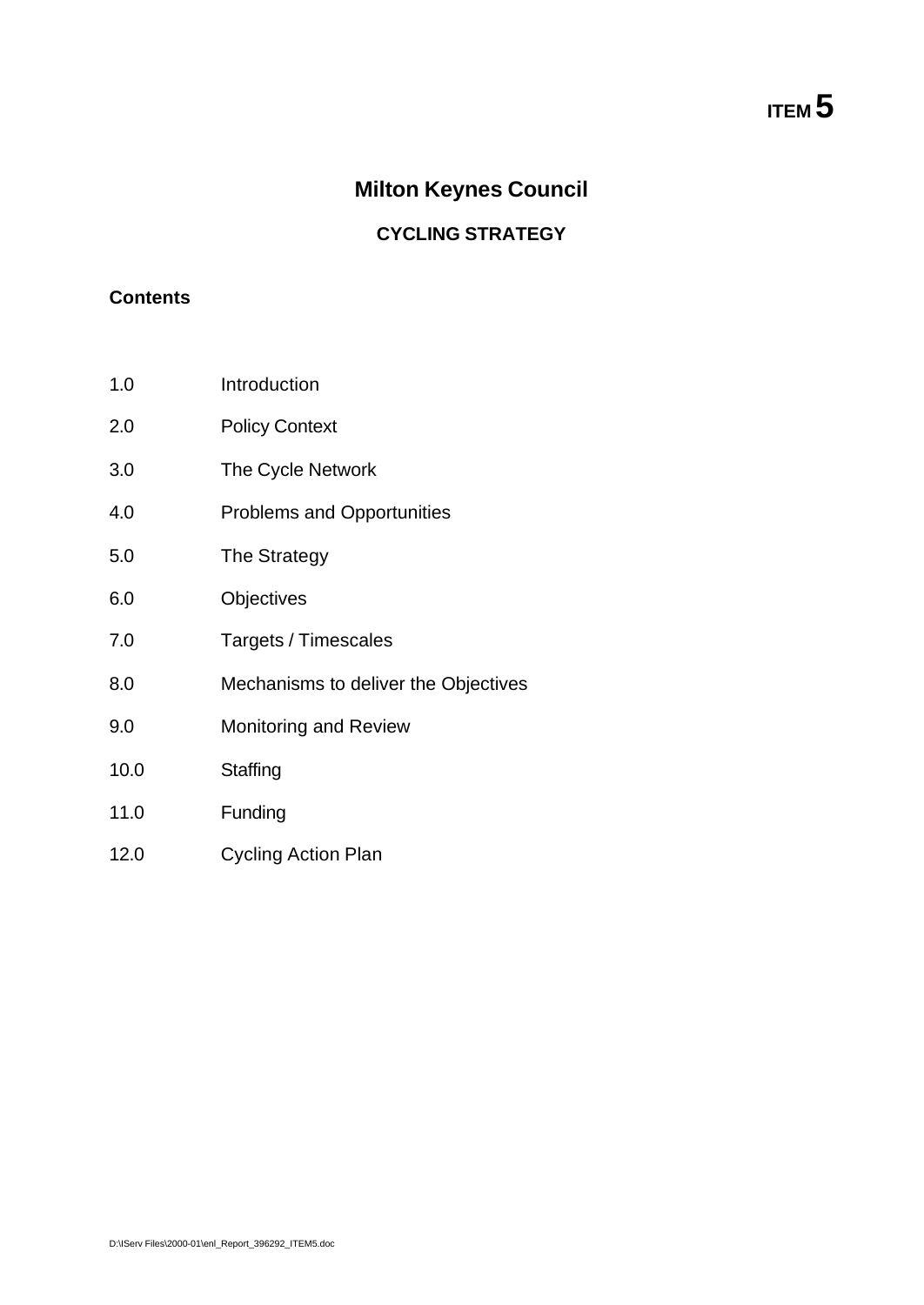# **1 Introduction**

The growth in the ownership and use of the private motor car is creating pressure on our transport system both in respect of air pollution and congestion of our urban and rural infrastructure.

As part of a comprehensive transport strategy there is a need to shift the emphasis away from dependency on the private car. This needs to be balanced by an increase in the numbers of trips being made by other means, public transport, cycling, walking and car share.

In 1996 the National Cycling Strategy (NCS) was produced. The purpose of the NCS is to create a focus for organisations and individuals that are in a position to influence a change in physical conditions, the attitudes of individuals and the outlook of organisations. It sets out common objectives, identifies targets in relation to those objectives, and identifies a range of actions that can help to meet the targets.

The headline target of the NCS is "To increase cycle use." The targets set to determine if this objective has been met are:

*Double the number of trips by cycles (based on 1996 figures) by end 2002. Quadruple the number of trips by cycles (based on 1996 figures) by end 2012.*

## **2 Policy context**

As stated in our Sustainable Integrated Transport Strategy (SITS) document our vision is:

*"We aim to open up Milton Keynes by making it a place where everyone can afford to move around conveniently, where economic, social and cultural life can flourish, whilst damage to our environment is minimised."*

Our vision and the following objectives will guide us:

- *All people should be able to move around conveniently and safely, regardless of their circumstances, with those able to pay doing so.*
- *That, in developing our planning policies with our partners, we will actively seek to reduce the number, length and need to make journeys.*
- *To encourage walking, cycling, and quality public transport, whilst reducing journeys by car and promoting a healthier lifestyle.*
- *To ensure that Milton Keynes' economic prosperity is enhanced by our new transport policies by helping people to travel when and where they want, but in more environmentally friendly ways.*

Our objectives are consistent with the Government's integrated transport policy and with its over-arching objectives

The purpose a cycle strategy of Milton Keynes is to set down a strategic plan for increasing the number of trips made by cycling within the Milton Keynes Council area.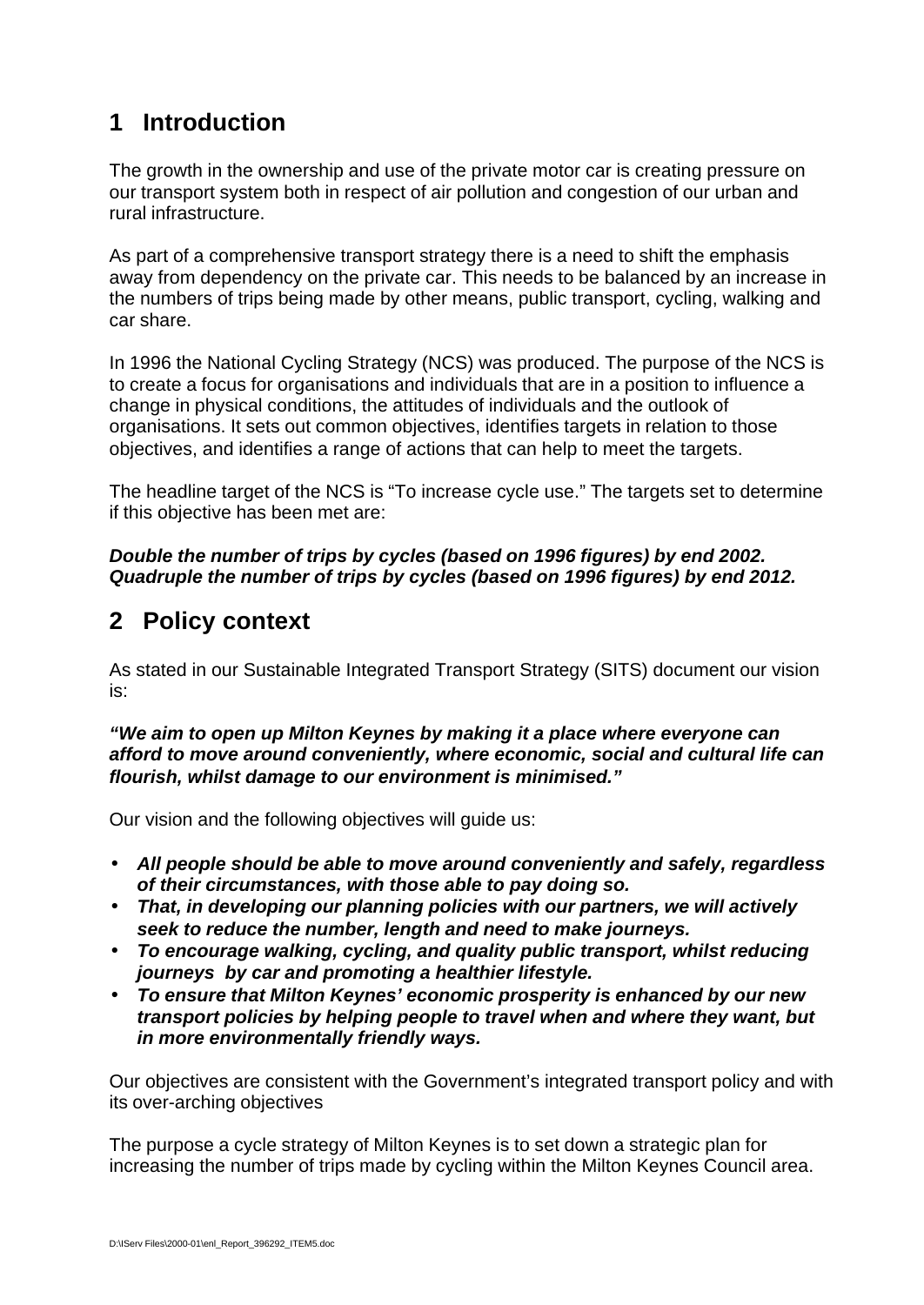The Milton Keynes Cycling Strategy fits with the Sustainable Integrated Transport Strategy for Milton Keynes already adopted by the Council. SITS states: 'We will encourage people to cycle by:

Developing a safe Strategic Cycling Network.

Ensuring that cycles can be used safely and easily throughout the Council area. Promoting cycling as a safe, healthy and sustainable way of travelling.'

The Cycling Strategy sits alongside the Public Transport Strategy in encouraging modal interchanges with facilities being provided to allow easy transition between cycling and bus use and even the carrying of cycles on some buses.

The Cycling Strategy will form an integral part of our Local Transport Plan, the Local Plan and the Road Safety Strategy.

| <b>MODE</b>      | 1991          | 1997+ | 2001 | 2006 | 2011          |
|------------------|---------------|-------|------|------|---------------|
|                  | $\frac{9}{6}$ | %     | %    | $\%$ | $\frac{9}{6}$ |
| Car              | 77            | 77    | 71   | 62   | 55            |
| Public Transport | 12            | 12    | 15   | 20   | 25            |
| Cycling          | 3             | 3     | 6    | 10   | 12            |
| Walking          |               |       |      |      |               |
| Motorcycling     |               |       |      |      |               |
| Total            | 100           | 100   | 100  | 100  | 100           |

#### **2.1 Journey to Work Targets**

(+ Modal split for 1997 is assumed at the 1991 level.)

### **3 The Cycle Network**

There is an extensive network of approximately 250 kilometres of shared use pedestrian and cycle paths in the City (the Redways). Milton Keynes Development Corporation developed the Redways with the aim if creating a coherent network of routes, separate from the Grid road system, which could provide attractive, safe, direct and convenient access for both pedestrians and cyclists at a local, district and city level. Based on a 1991 travel census 3% of all trips to work are made by cycle. This currently equates to 2,200 cycle trips to Central Milton Keynes each week to work. Other additional cycle trips are obviously made to destinations other than Central Milton Keynes and for other purposes.

The Redways run through each developed City area often through quiet estate roads. More strategic City routes, which are mainly parallel to the Grid Roads, provide a route for longer distance journeys.

There is, however, only limited provision of Redways within Bletchley. Apart from a link to Newport Pagnell, the Redways do not extend beyond the City boundary. The outlying towns and villages are poorly served by cycle facilities.

Cyclists also make use of the road network both outside and inside the City area. Where possible, priority measures will accommodate this demand safely, and enhance existing and potential routes to attract a greater numbers of cyclists.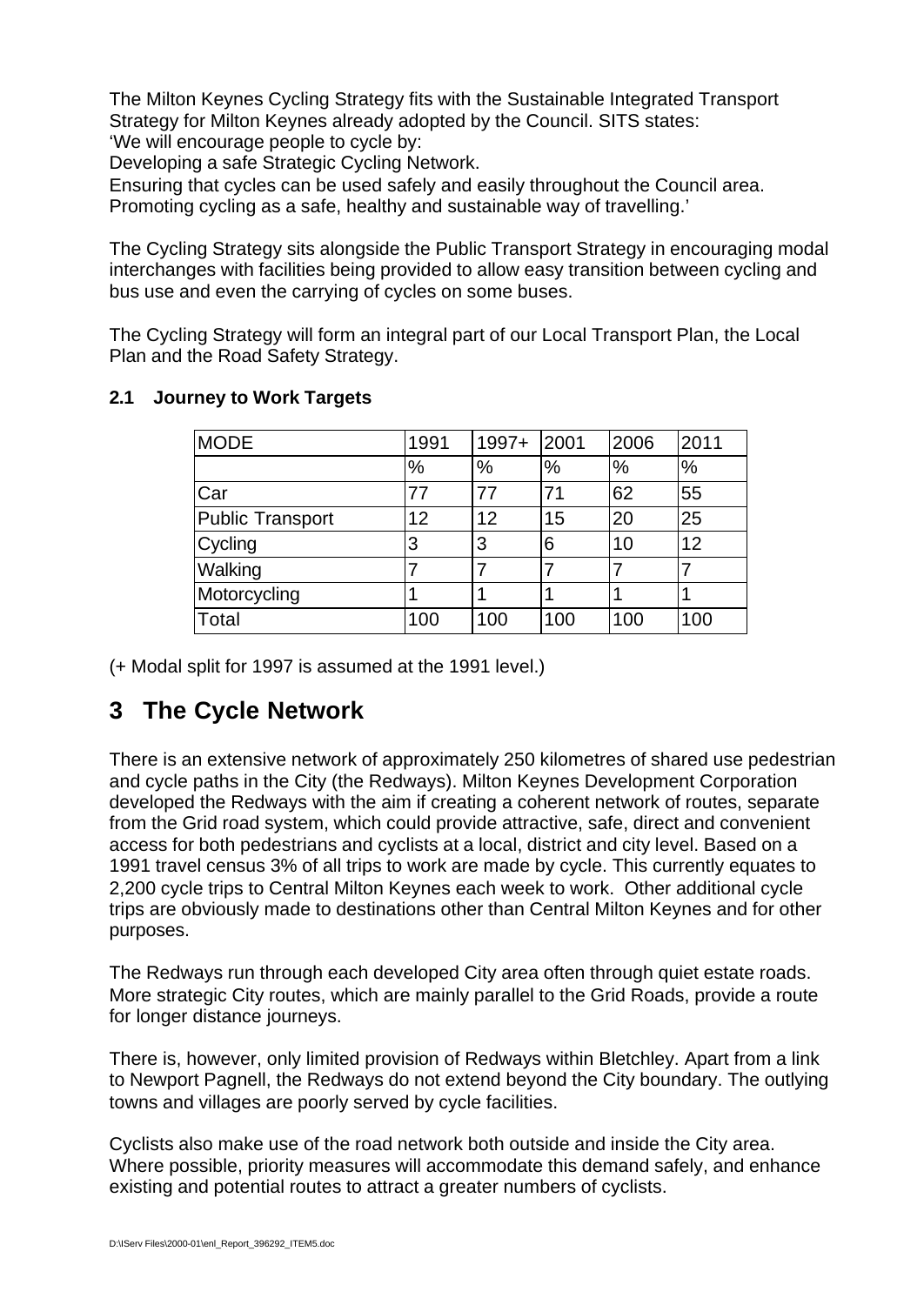The National Cycle Network, launched in April 1995 by SUSTRANS, serves Milton Keynes Plans are well advanced for the Milton Keynes-Bedford-Sandy route. The Milton Keynes-Oxford and the Milton Keynes-Northampton routes are core Millennium routes. It is a superb opportunity to persuade the public to start cycling again and add to Milton Keynes' cycling facilities.

### **4 Problems and Opportunities**

Milton Keynes is different. The City is served by a high capacity Grid Road Network. The Grid Roads are often dual carriageways and provide drivers with a variety of route options to reach their destinations.

Large areas of Central Milton Keynes (CMK) are devoted to surface parking of which 85% is currently free of charge. Car ownership and use is high and forecast to increase. Modal share for car is high compared to the regional average, especially for the journey to work and to CMK.

This is not sustainable nor is it equitable. Traffic growth forecasts suggest that congestion will significantly worsen. Many junctions will not be able to cope with the increases in traffic. If not checked now, Milton Keynes will experience levels of congestion and pollution that we see in many older urban areas. The age and quantity of our roads are in need of constant repair and maintenance, stretching already limited resources.

Within CMK and the district centres, facilities for cyclists are generally poor. The highway offers no priority to cyclists who have to compete with private vehicles and public transport for road-space. Cyclists need to have greater priority over motor vehicles.

Two areas of concern are the conflict at junctions between motor vehicles and cyclists. We have developed a three year programme of assessment and remedial measures to improve safety these junctions.

Safety is one of the prime considerations when providing new or improved facilities for cyclists. In 1998, there were 92 casualties involving cyclists on Milton Keynes roads (excluding the M1, the A5 and the A428).

We run cycle training courses for school children and intend to extend their coverage to adults.

We can improve safety for cyclists on the highway by introducing self-enforcing 20 mph zones in suitable residential areas and by a 'Safe Routes to School' programme covering all Milton Keynes schools.

People will only choose to cycle to work if there are satisfactory facilities. Employers must be persuaded to provide changing and showering facilities at places of work, in order to encourage their employees to cycle to work. Further incentives such as cycle mileage allowances, interest free cycle loans and the provision of pool cycles should also be actively encouraged.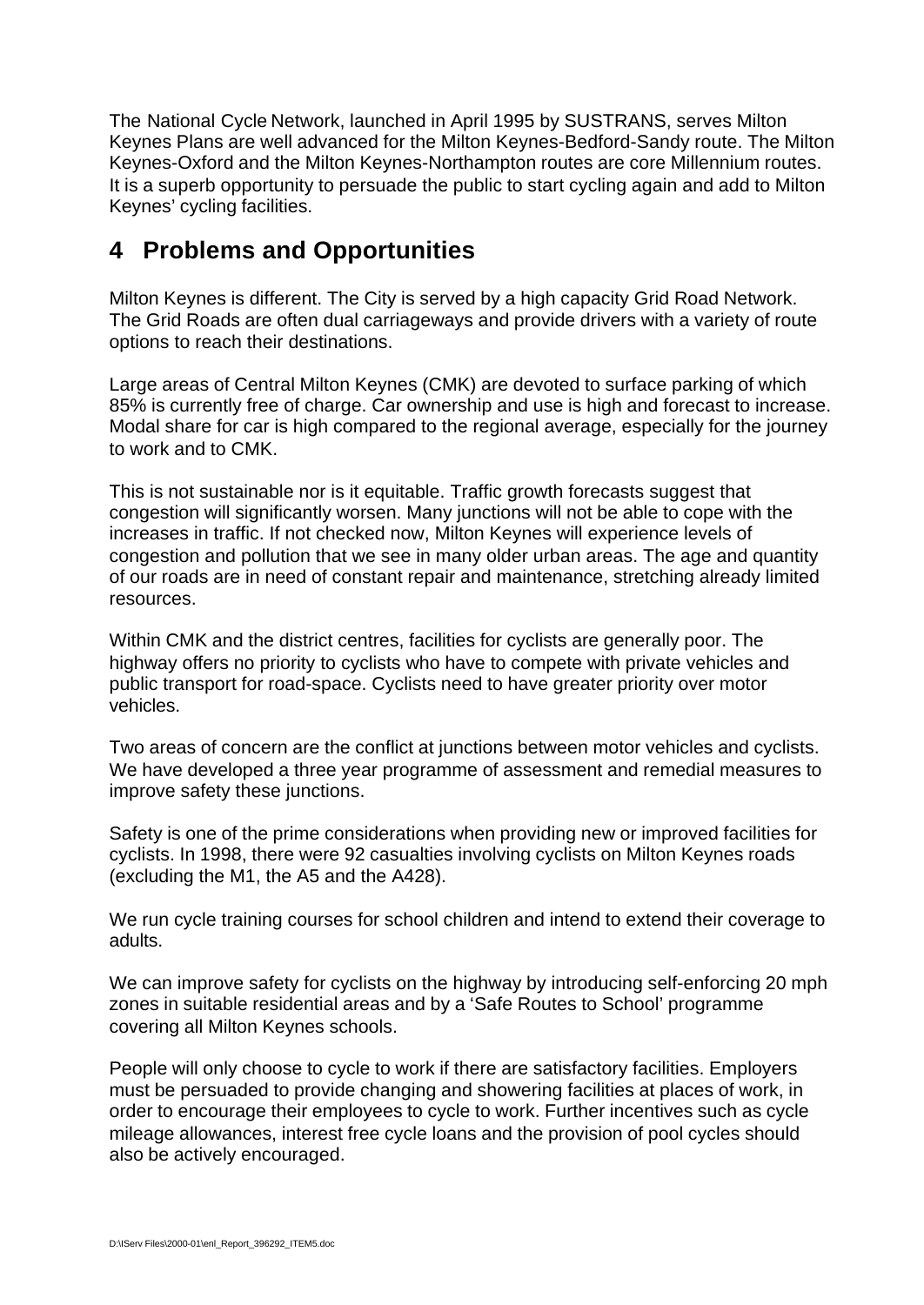The supply of cycle parking spaces in town centres will need to be increased. Greater cycle use will require additional, secure parking facilities.

# **5 The Strategy**

We will encourage more people to cycle thereby contributing to the following SITS objectives:

- (*That) all people should be able to move around conveniently and safely, regardless of their circumstances, with those able to pay doing so.*
- *To encourage walking, cycling, and quality public transport (to include taxis and private hire vehicles), whilst reducing journeys by car and promoting a healthier lifestyle.*
- *To ensure that Milton Keynes' economic prosperity is enhanced by our new transport policies by helping people to travel when and where they want, but in more environmentally friendly ways.*

We will encourage more people to cycle by:

- Developing a safe 'Strategic Cycling Network.
- Ensuring that cycles can be used safely and easily throughout Milton Keynes.
- Promoting cycling as a safe and sustainable way of travelling.

Cycling is very sustainable form of transport with minimal impact on the environment in terms of pollution, congestion and the need for infrastructure. If people cycled more they would also become healthier.

To cater for the differing needs and standards of cyclists, cycling will be actively promoted and encouraged on both the Redways and the highway. This will have the added benefit of increasing awareness of cycling by other road users.

It will be necessary to carry out improvements to both networks to improve safety for cyclists. On the roads, it could mean cycle priority measures and amendments to road markings to create more space for cyclists. On Redways, it could mean improvements to visibility and segregation on appropriate routes.

This may result in a reduction in highway capacity for other road users. Consideration will also be given to pedestrian safety where shared cycle and pedestrian facilities are proposed.

We need to establish a network of strategic cycle routes serving a range of destinations. This network should cover routes between, into and across settlements in both the rural and urban parts of Milton Keynes.

All existing and new routes on the network need to be assessed, to ensure that they are adequate and safe to use. The network must be maintained to ensure visibility standards are met, surfaces are free from hazards and routes are adequately lit.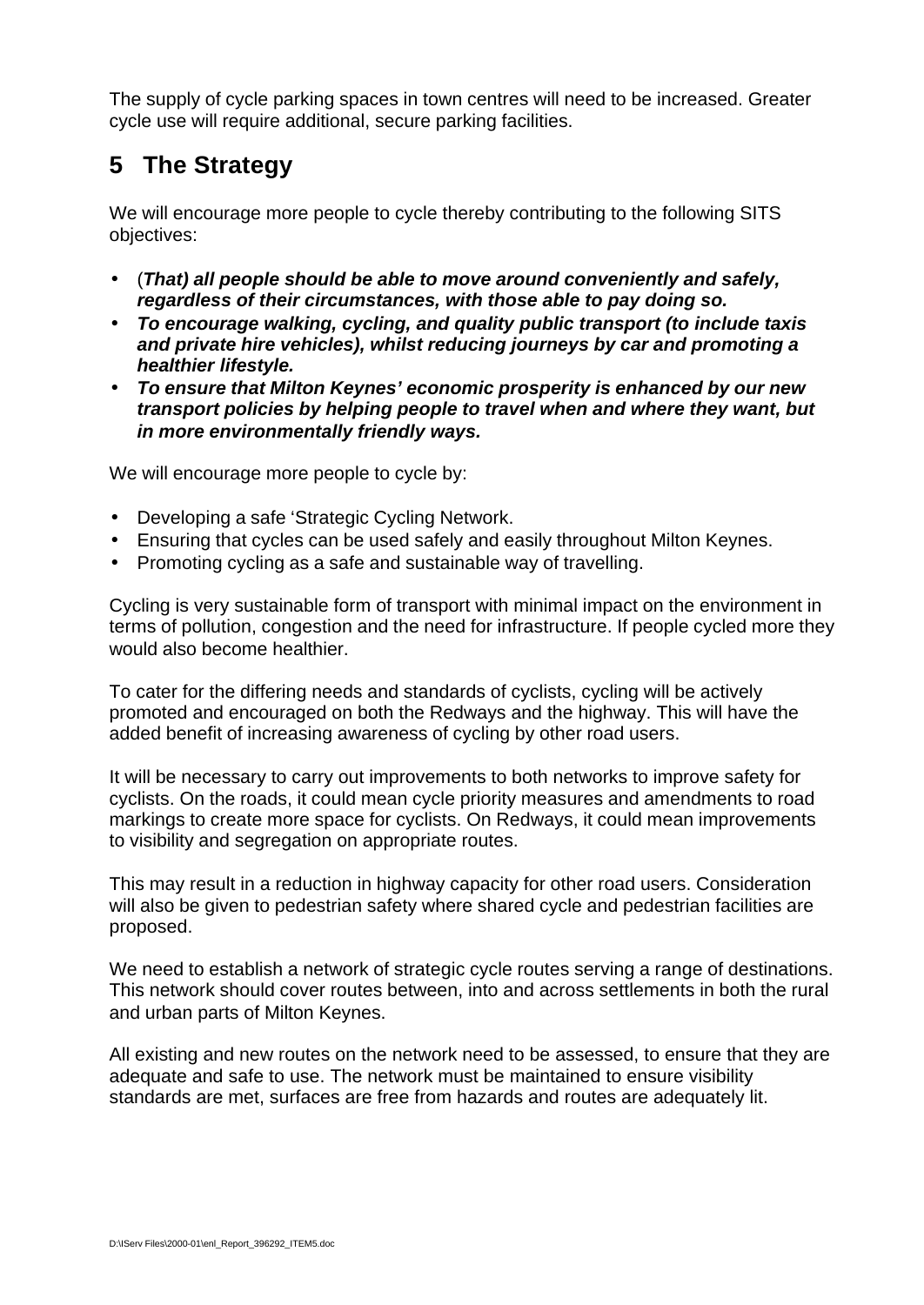**The processes and contribution cycling and walking can make to our strategy is shown in the Cycling Causal Chain below.**



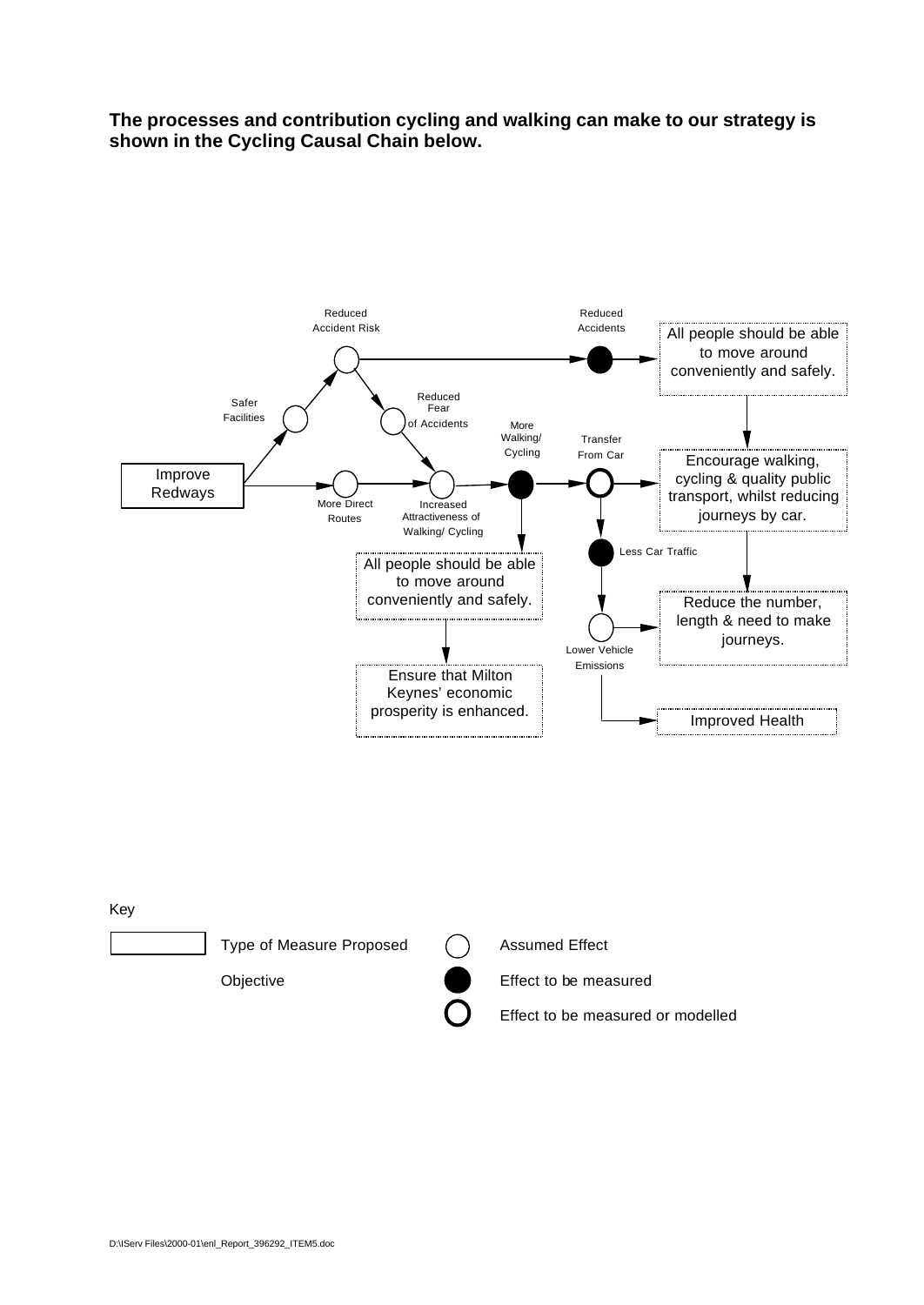# **6 Objectives**

The objectives of the Milton Keynes Cycling Strategy are to:

- Develop the Strategic Cycle Network within the Milton Keynes Council area.
- Increase the number of trips made by cycle.
- Ensure and improve personal safety.
- Improve cycle security.
- Promote cycling.
- Ensure that cycling needs are integrated into the Local Plan, Local Transport Plan, and the Road Safety Plan.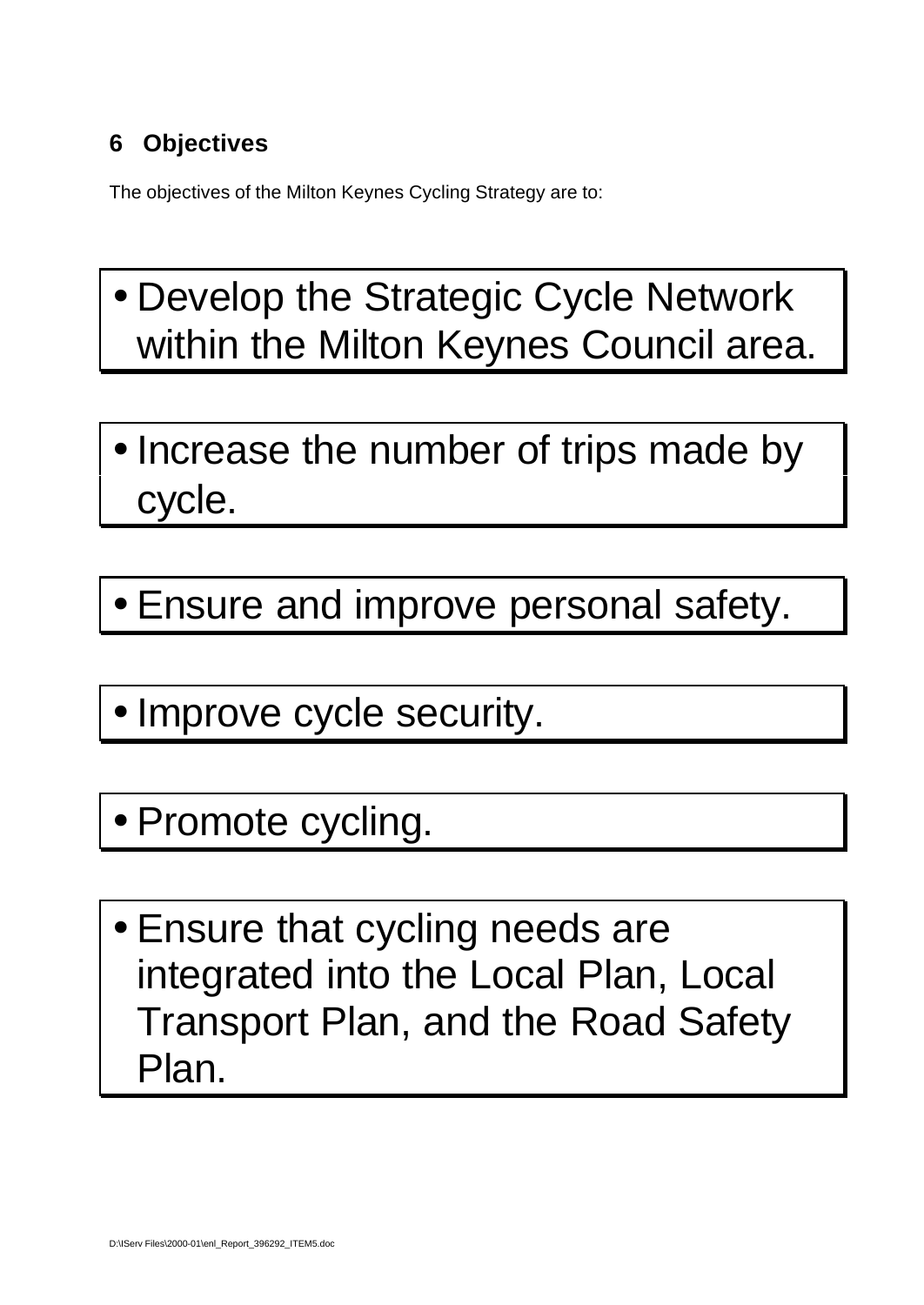# **7 Targets/Timescales**

In order to achieve the Objectives the following Targets and Timescales have been set:

- To increase the length of safe cycle routes available within the Milton Keynes Council area.
- Double the numbers of trips by cycle (based on 1996 figures) by end 2002 and quadruple the numbers of trips by cycle (based on 1996 figures) by end 2012.
- To reduce the number of casualties per km cycled by 30% by 2005 and by 75% by 2010 based on 1999 figures.
- To increase the number of people attending cycle training courses, both children and adults, ten fold by 2005 based on 1999 figures and by 2010 training shall be available to every 10 year old child who wants it.
- To reduce the rate of cycle theft by 5% by 2005 and by 10% by 2010 based on 1999 figures.
- To increase cycle parking facilities by providing, as a minimum, 4 cycle stands at each local centre, including the villages.
- To produce a new Redway Guide for Milton Keynes.
- To make available the Milton Keynes Cycling Strategy for inclusion in all relevant Milton Keynes Council documents by January 2001.

Our targets are from SITS and extend beyond the timescale of the cycling strategy. However, the interim targets for SITS match the cycling strategy timescale. The success of the cycling strategy will be measured against these targets.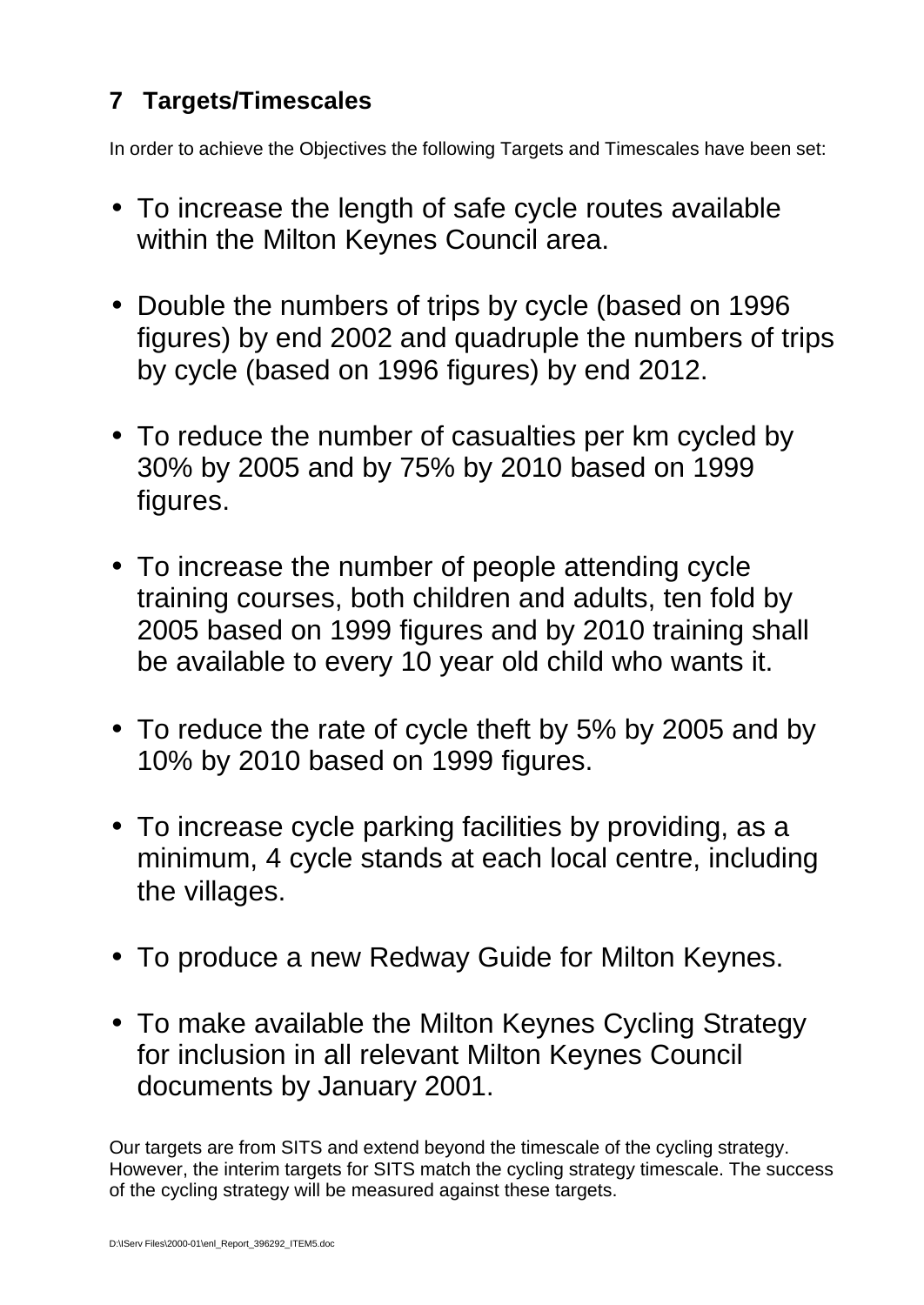### **8 Mechanisms to deliver the objectives**

#### **8.1 Strategic Network**

- Identification of cycling 'key attractors' i.e. those areas/locations to or from which people will wish to cycle.
- Identify what routes already exist.
- Carry out Cycle Audit to determine condition of the existing Redway network and junction details.
- Propose remedial measures and Safety schemes to combat deficiencies.
- Identify desired routes to locations not already catered for and propose scheme to meet requirements.
- Prioritise then programme the measures.

A cycleway link from the designated area of Milton Keynes to Wavendon and Woburn Sands is programmed to be constructed during 2000/01. A further link to Bow Brickhill will also be investigated.

The proposal is to provide improved cycle infrastructure from Newport Pagnell and Emberton via Sherington to Olney.

A pedestrian desire-line linking Newport Pagnell to the City has been identified. This requires the construction of approximately 800m of new footway alongside Willen Road to complete the network. If the route were constructed as a shared pedestrian/cycle footway, it would also provide a direct cycle link from Newport Pagnell to the City.

Settlements on or near to the proposed SUSTRANS routes will be served by these facilities. Such settlements include Haversham, Hanslope and Castlethorpe. Other villages such as Little Brickhill, North Crawley, Moulsoe and Chicheley are to be investigated with a view to inclusion in this programme.

#### **8.2 Program of Footway Inspections**

Safety inspections are carried out on all roads at the frequency below:

Shopping areas and local centres - monthly Other footways - in with road inspections Redways - nine monthly

The following items are identified for attention:

Dangerous potholes and iron work Dangerous kerbing, channels or edging Misleading/ dangerous or faded road markings and displaced road studs in the carriageway Damaged obscured or insecure lighting columns Vegetation causing danger Misleading / dangerous or faded road signs

Included in safety inspections will be work that is not of a dangerous nature that will be identified and recorded and then prioritised to be carried out as and when the budget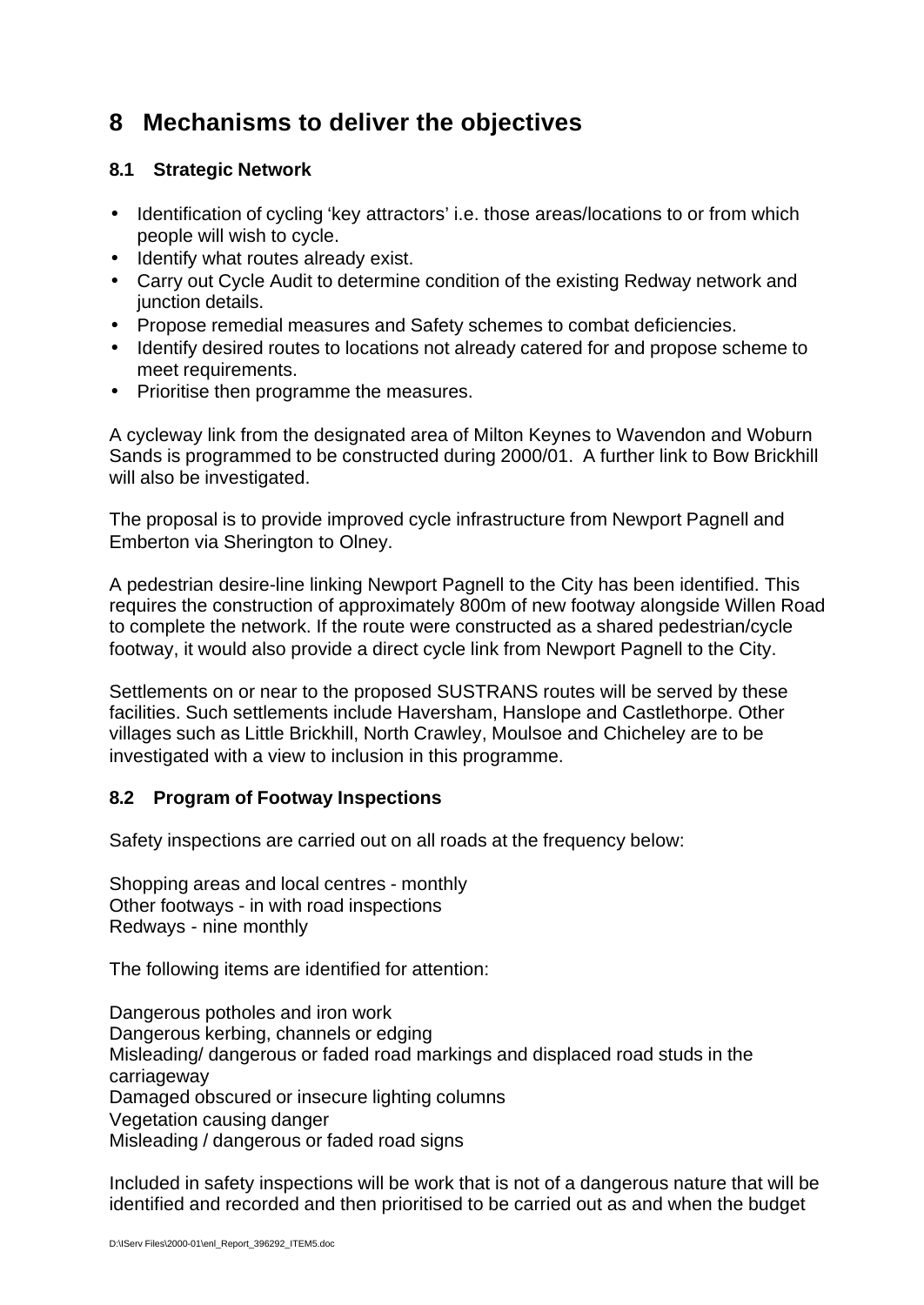allows. Some structural maintenance or planned maintenance for future years will also be identified so that resurfacing/reconstruction/surface-dressing works can be carried out at a future date.

#### **8.3 Personal Safety**

We will:

- Carry out a Cycle audit to determine hazards on the existing Redway network and junctions.
- Monitor accidents from police data and by the creation of working group including Milton Keynes Council, Thames Valley Police, Milton Keynes Hospital, Milton Keynes Cycle Users Group and other interested bodies..
- Liase with police concerning personal safety and attacks on Redways.
- Propose remedial measures and safety schemes to combat deficiencies.
- Prioritise then programme the measures.
- Continue cycle training of children and establish training programme for adults.

#### **8.4 Crime and Fear of Crime**

A Crime and Community Safety Strategy was recently approved by the MK Crime and Community Safety Partnership of which we are a leading member. One of the aims of the strategy is to tackle anti-social behaviour and vandalism and one objective is to reduce such incidents on the Redways.

#### **8.5 Cycle and Pedestrian Training**

Volunteer tutors run our pedestrian and cycling training courses for school children.

We intend to increase the number of children receiving training. We are currently reassessing the provision of pedestrian and cycling training. We are considering distributing resource packs through the local health authority and using paid tutors.

We are also proposing trial adult cycling training schemes that will allow us to assess their impact on increased cycle use in Milton Keynes.

#### **8.6 Cycle parking facilities**

We will:

- Identify existing provision at 'key attractors'
- Identify appropriate level and type of facilities required.
- Prioritise then programme the measures.

We have introduced a programme to provide new cycle parking facilities as well as replacing and upgrading existing ones.

#### **8.7 Promote cycling**

We will:

- Produce a new Redway Guide.
- Increase publicity for cycling.
- Improve signing and information boards.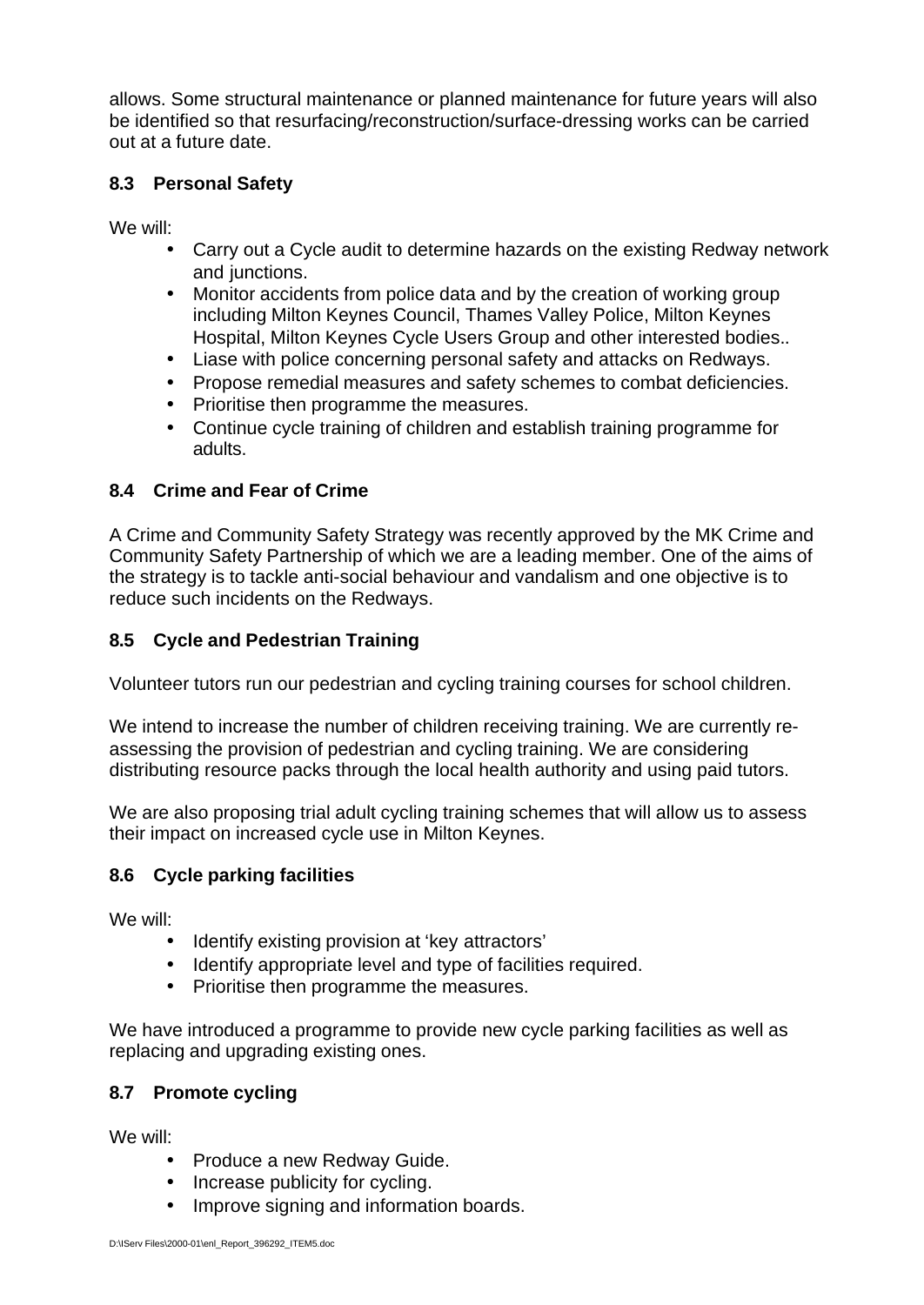- Encourage Travelwise.
- Promote a Green Commuter Policy
- Support the Council's Bicycle User Group (BUG) that was established in 1999
- Integration of Milton Keynes Cycling Strategy
- Prepare the Milton Keynes Cycling Strategy for inclusion in all relevant Milton Keynes Council documents.

#### **8.8 Green Transport Plans**

Milton Keynes Council adopted a 'Green Commuter Plan for Milton Keynes' (GCP) in December 1997. As the largest employer in Milton Keynes, it is important that we set an example to other organisations and show a commitment to SITS. We have set a target of reducing car use by staff by 30% by 2001.

A travel survey of staff in CMK in 1997 indicated that 46% lived up to 5 miles away, 64% up to 10 miles away and the following modal split:

4% walk 4% cycle 5% by bus 1% by rail 3% carshare 77% car driver only

### **9 Monitoring and Review**

Mechanisms will be established to monitor the level of cycle use by increasing the number permanent cycle counters located within the Milton Keynes area. Reviews of the numbers of attendees at cycle training courses will be carried out to monitor training levels.

Assessing changes in numbers of cycling and walking trips is more difficult to measure on the ground, especially for borough wide changes. Repeating household surveys will indicate progress towards targets in the longer term. Shorter-term changes will be monitored via more localised surveys of particular destinations such as schools and individual destinations within CMK. Individual companies and organisations including schools and public bodies will be encouraged to develop 'Green Commuter Plans'. Monitoring these plans will indicate the changes in the numbers of cycling and walking trips.

Working groups to be established to monitor cyclist casualties and levels of cycle theft.

## **10 Staffing**

A post of full time cycling officer is to be established to ensure the aspirations of the Cycling Strategy striven for.

# **11 Funding**

The authority will provide and maintain funding to achieve the targets proposed. The authority will also seek funding from other sources where appropriate.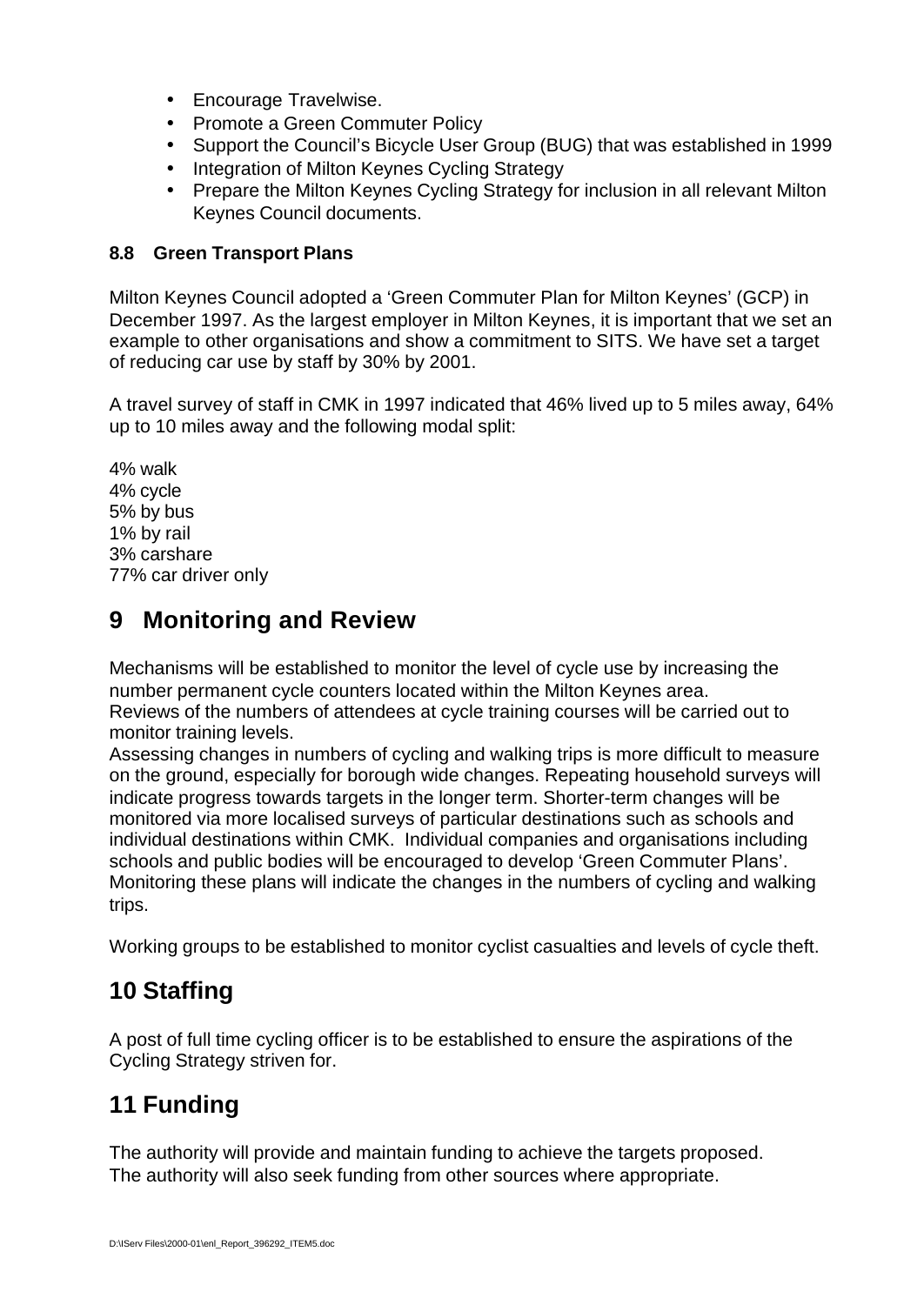Although adopted highway, the Redways do not qualify for Government grants through the Local Transport Plan process or through the Standard Spending Assessment system for road maintenance. They impose great pressure on the Council's limited revenue budget.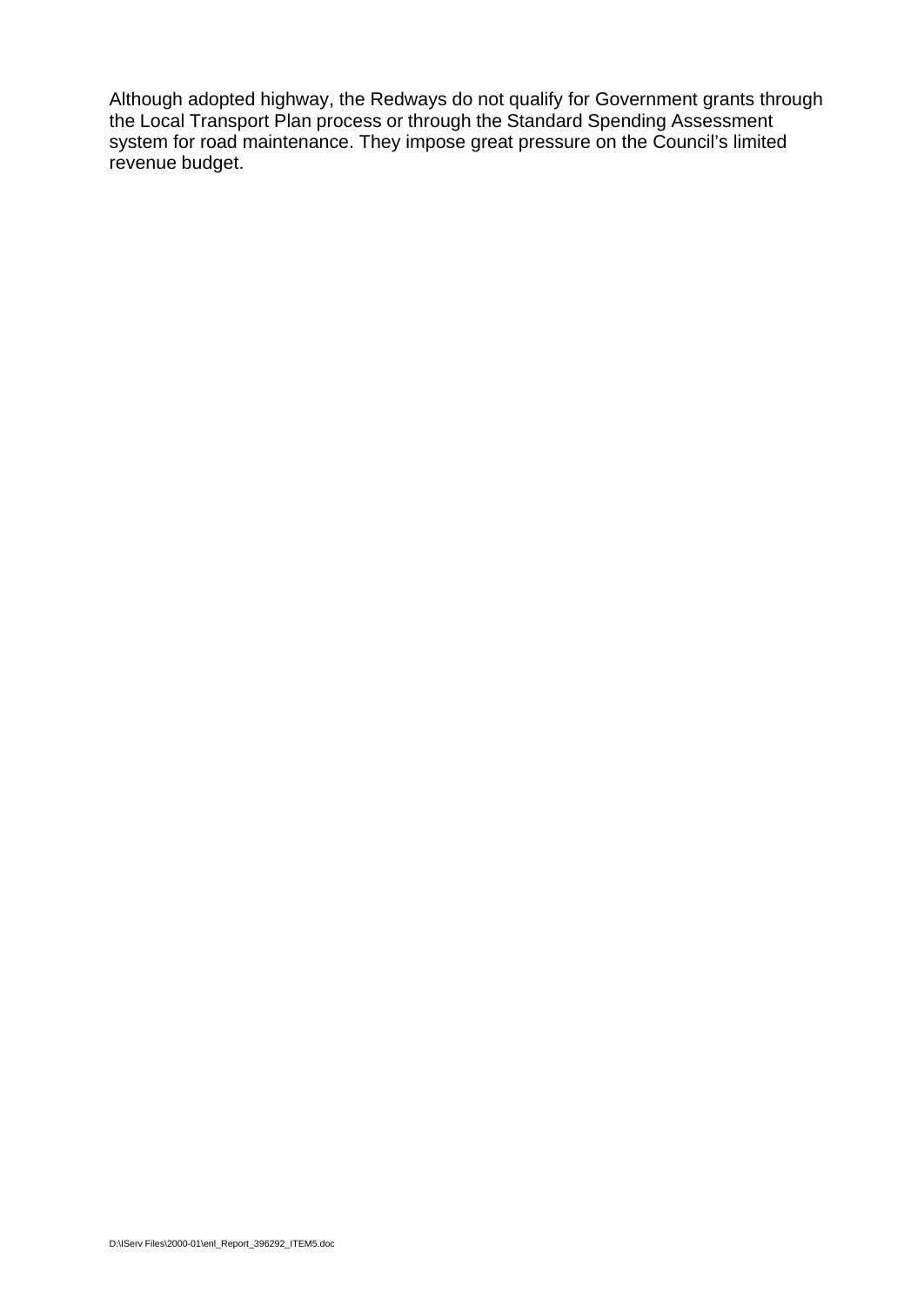# **12 Cycling action plan**

|                          | By 2002                                                                                                  | By 2005                                                                                                      | By 2010                                                                                     |
|--------------------------|----------------------------------------------------------------------------------------------------------|--------------------------------------------------------------------------------------------------------------|---------------------------------------------------------------------------------------------|
| Cycle<br>Audit           | It is proposed to carry<br>out a rolling<br>programme of route<br>audits of the<br>Redways.              | It is proposed to carry<br>out a rolling<br>programme of route<br>audits of the Redways.                     | It is proposed to carry<br>out a rolling<br>programme of route<br>audits of the<br>Redways. |
| Cycle<br><b>Review</b>   | Carry out Cycle<br>Review of all existing<br>Redways within the<br><b>Milton Keynes</b><br>Council area. | Continue to review<br>cycling facilities to<br>identify opportunities<br>for improvement.                    | Continue to review<br>cycling facilities to<br>identify opportunities<br>for improvement.   |
| Cycle<br><b>Networks</b> | Wavendon and<br><b>Woburn Sands</b>                                                                      | Sherington, Emberton<br>and Olney<br>Willen Road, Newport<br>Pagnell, to the City of<br><b>Milton Keynes</b> | <b>Extension to Other</b><br><b>Rural Areas including</b><br><b>Bow Brickhill</b>           |
| Cycle<br>Parking         | Carry out review of all<br>cycle parking in Milton<br>Keynes Council area.                               | Install cycle parking<br>facilities in all Milton<br>Keynes city area.<br>Create Cycle Safe in<br><b>CMK</b> | Install cycle parking<br>facilities in all Milton<br>Keynes remaining<br>areas.             |
|                          |                                                                                                          |                                                                                                              |                                                                                             |
|                          |                                                                                                          |                                                                                                              |                                                                                             |
|                          |                                                                                                          |                                                                                                              |                                                                                             |
|                          |                                                                                                          |                                                                                                              |                                                                                             |

|                  | By 2002                                                                                                                                                                      | By 2005                                                                                                                                    | By 2010 |
|------------------|------------------------------------------------------------------------------------------------------------------------------------------------------------------------------|--------------------------------------------------------------------------------------------------------------------------------------------|---------|
| Usage            |                                                                                                                                                                              |                                                                                                                                            |         |
| <b>Accidents</b> | Improved<br>Redways/Grid Road<br>junctions, surfacing<br>plus signs.<br><b>Cycle Safety</b><br>Improvements<br>Improved Redways/<br>road crossings,<br>surfacing plus signs. | Measures to improve<br>cycle safety and<br>encourage additional<br>cycle use both on the<br>Grid Roads and the<br>Redways are<br>proposed. |         |
|                  | Redway/road                                                                                                                                                                  |                                                                                                                                            |         |